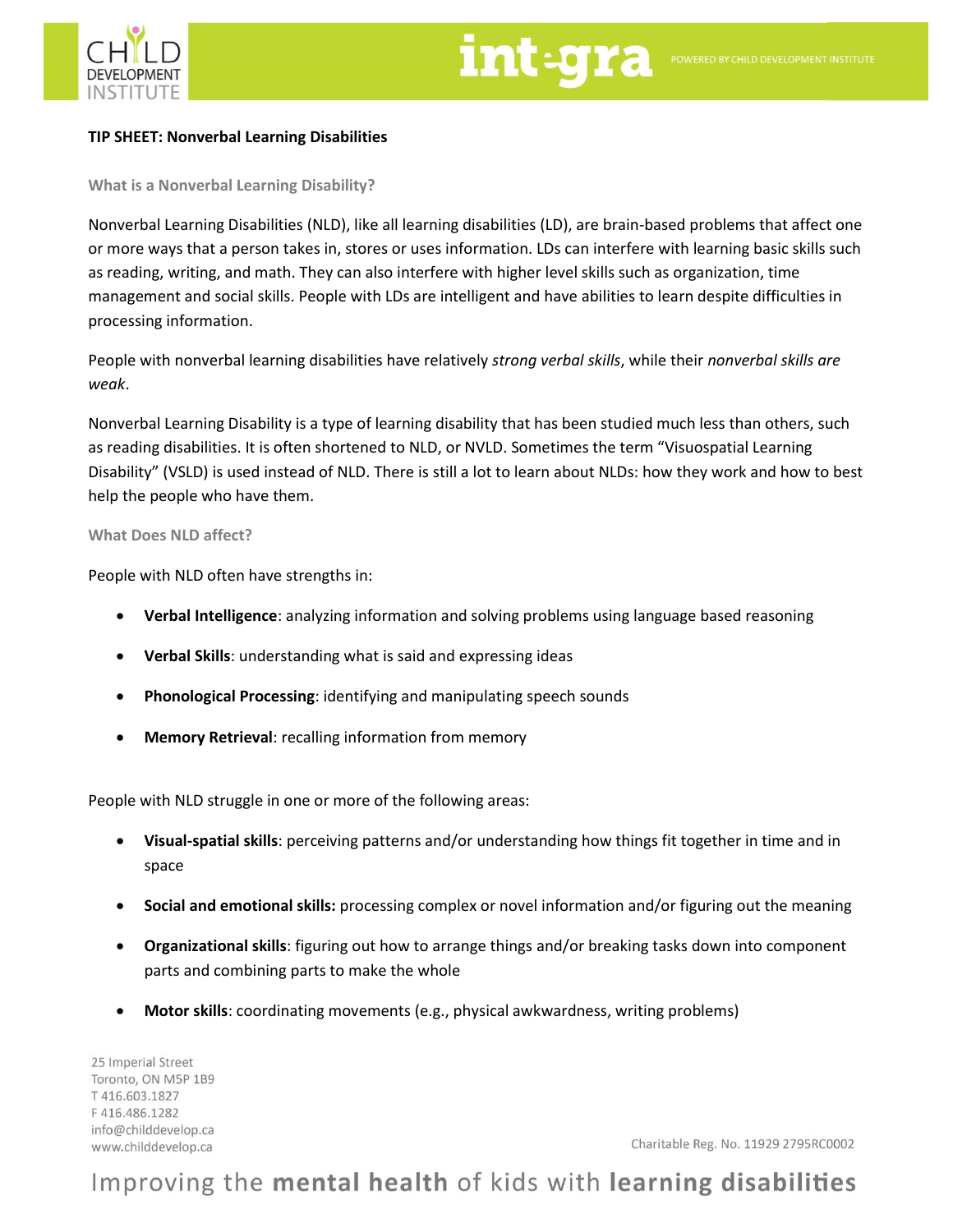- **Social and emotional skills**: processing complex or novel information and/or figuring out the meaning of the actions, the nonverbal behaviour and the emotions of others
- **Adjusting to novelty or transitions**: moving from one task to another and/or adjusting to a change in routine

For people with NLD these challenges often lead to problems in social judgment and social interaction. The specifics effects vary depending on the individual. Some daily challenges may include:

- Finding their way around a school or a neighbourhood
- Remembering where they put things or how to find them
- Tidying a room, notebook or knapsack
- Playing in group: what is fair, what is socially acceptable to say or do, how to appropriately enter and continue a conversation
- Adjusting to changes in routine or grasping a change in rules or way of completing tasks

# **What may be causing difficult behaviours?**

A child with NLD may have "meltdowns" or detach him/herself by "spacing out" because she is overloaded by trying to work through situations that other children learn to handle with much less effort. For example, she may avoid or react angrily to any sort of novelty because she is not able to quickly and accurately understand the new situation.

A child with NLD may talk incessantly. This may be because he relies heavily on his well-developed language skills to interact with others and to cope with confusion and anxiety.

Social problems frequently occur because children with NLD struggle with the parts of communication that take place without words, such as the idea of personal space, or the signals that other people use to convey irritation, anxiety, etc.

Often a child may not understand the give and take of play and of conversation. She may be unaware that the listener is bored. She may makes inappropriate comments and then be bewildered when others become upset, because she does not understand the social rules.

A child with NLD may try to control play in order to cope with his uncertainty and anxiety.

**What can caregivers and teachers do?**

**Learn as much as they can about NLD and how it affects their own child**. This will help them to understand the meaning of the child's behaviour and to set realistic expectations for him or her.

## **Recognize that uncooperative behaviour may be the result of feeling confused, anxious and overwhelmed**.